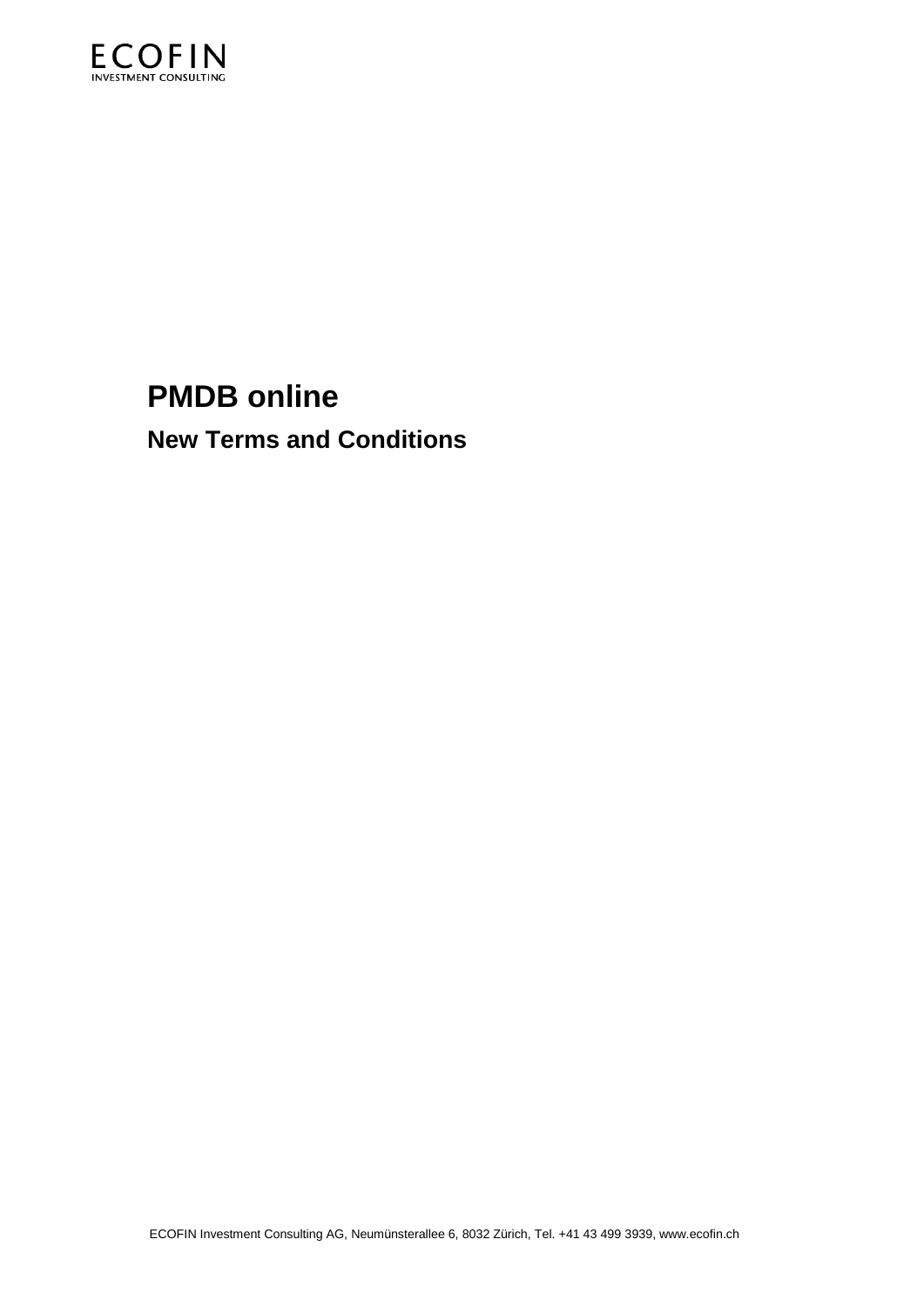

#### Inhaltsverzeichnis

| $\mathbf{1}$   |  |  |
|----------------|--|--|
| $\overline{2}$ |  |  |
| 3              |  |  |
| 4              |  |  |
| 5              |  |  |
| 6              |  |  |
| 7              |  |  |
| 8              |  |  |
| 9              |  |  |
| 10             |  |  |
| 11             |  |  |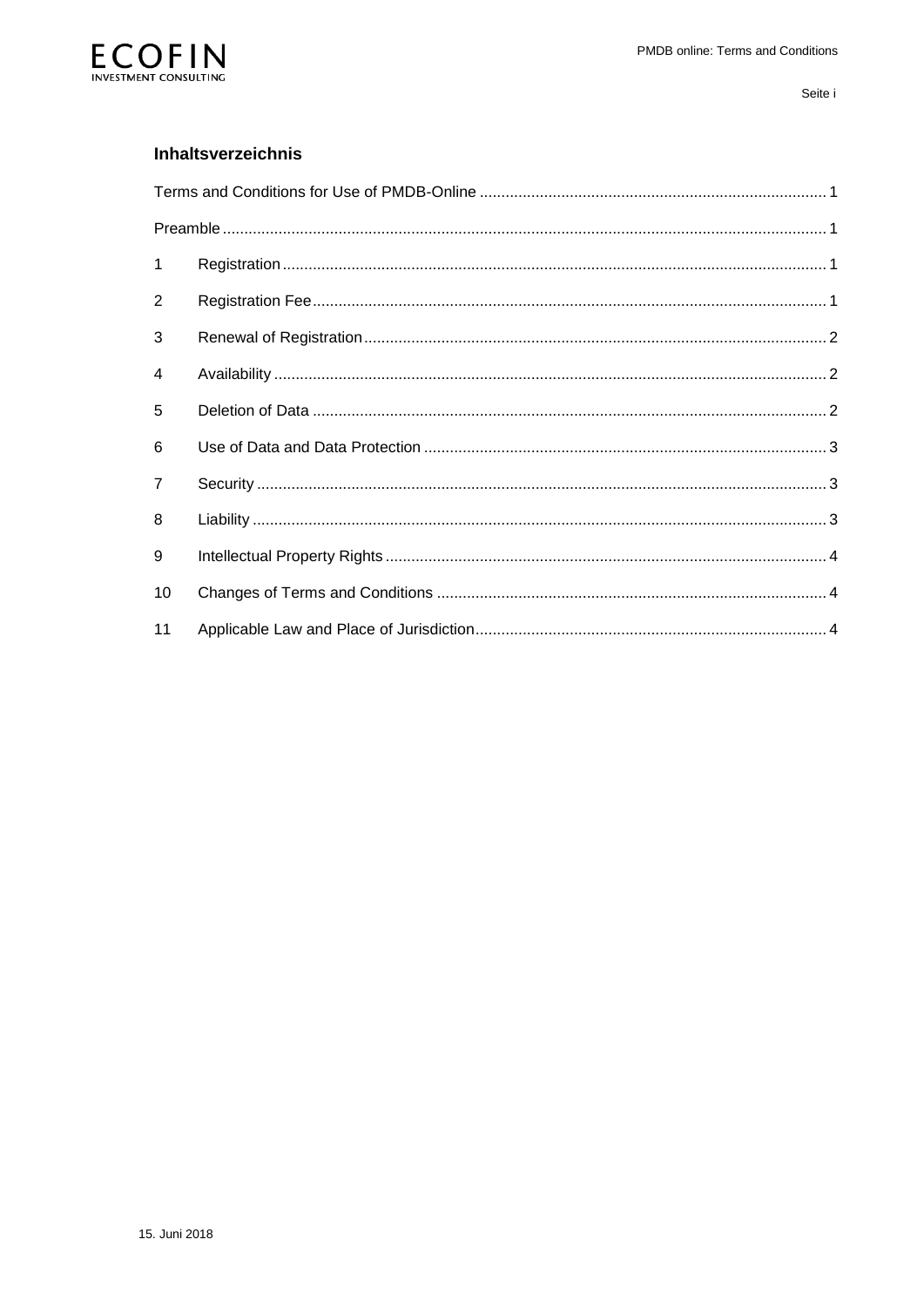

# <span id="page-2-0"></span>**Terms and Conditions for Use of PMDB-Online**

### <span id="page-2-1"></span>**Preamble**

PMDB Online was created by ECOFIN Investment Consulting Ltd. (ECOFIN) for investment managers to provide data on their companies and products. The information acquired via PMDB Online is used to select asset managers on behalf of ECOFIN's clients, i.e. institutional investors. At present the site is only accessible by investment managers that have been assigned a user name and password by ECOFIN.

<span id="page-2-2"></span>By applying for membership in PMDB Online the user agrees to the terms and conditions below.

# **1 Registration**

After the user has applied and qualified for membership in PMDB Online, she/he will receive an email to confirm. Thereafter the user may enter and modify data on PMDB Online and will receive an invoice to pay the corresponding fee.

<span id="page-2-3"></span>Once the user has entered the data, she/he may participate in an ongoing tender and will automatically be included in searches carried out by ECOFIN.

## **2 Registration Fee**

To cover our administrative costs, a fee is charged from each investment manager participating in PMDB Online. Two different subscription packages are available.

#### **PMDB basic package**:

- Fee of CHF 1200.- per year,
- Includes up to 3 Products.
- Includes upload of up to 5 documents to each product,
- Up to one meeting per year with representatives from ECOFIN Investment Consulting AG,
- and participation in all searches.

#### **PMDB premium package**:

- Fee of CHF 2700.- per year,
- Includes unlimited number of Products,
- Includes upload of up to 5 documents to each product,
- Up to 3 meetings per year with representatives from ECOFIN Investment Consulting AG,
- and participation in all searches.

For the first year, the fee is calculated on a pro rata basis per the end of the current calendar year and is rounded up to whole months. For instance, if the user registers in PMDB Online on 12 May 2020 and the annual fee is CHF 1'200, she/he will be charged CHF 800 for the remainder of 2020, i.e. for 8 months. The same applies if the user upgrades to the premium membership during the year. A downgrade from the premium to the basic package will only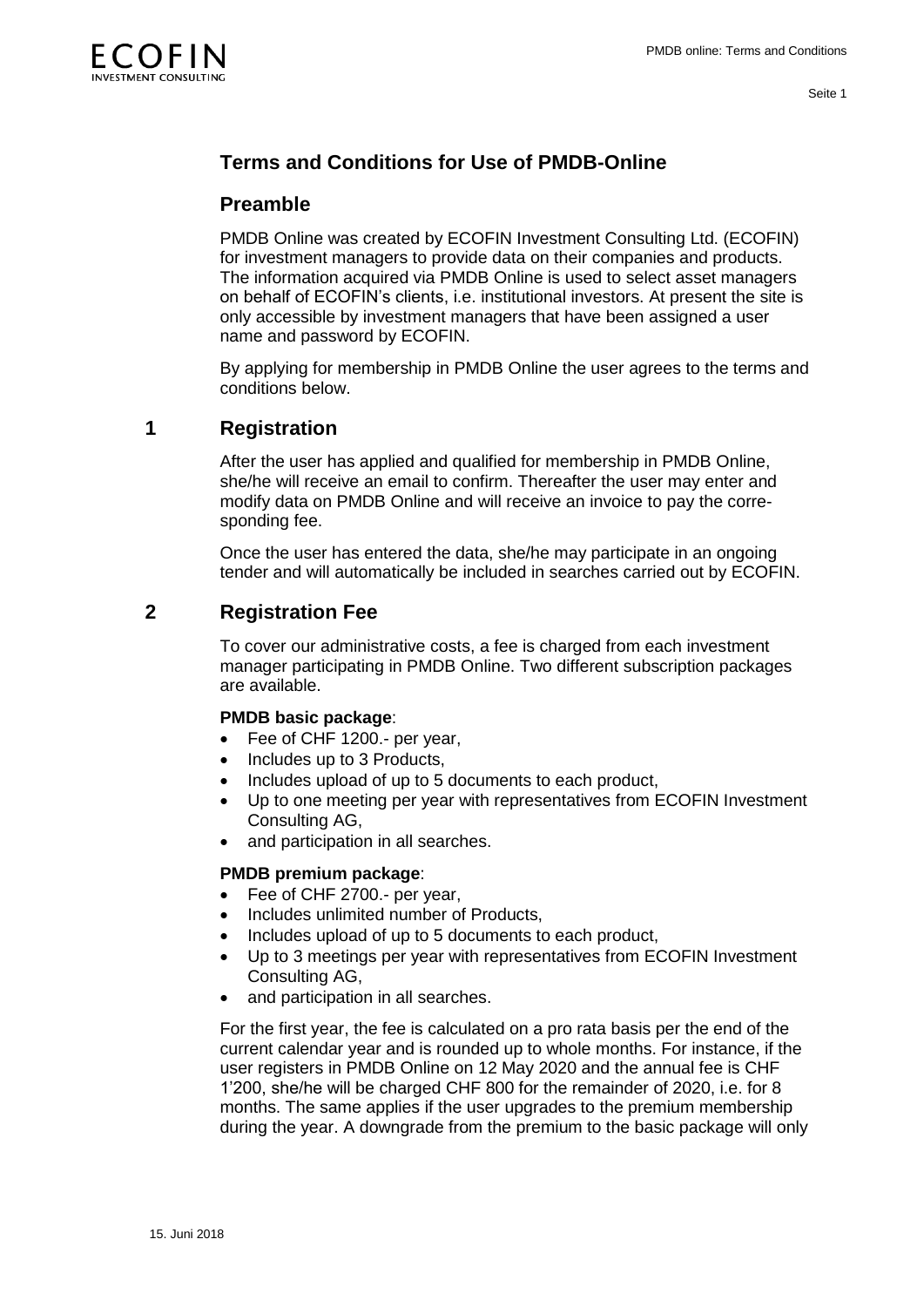

be possible at the end of a calendar year, once the reminder email for the extension for the following year will be sent out.

The fee will be invoiced by e-mail. For US-asset managers a PDF of a recently signed form W-8BEN-E will be attached and will also be available for download on the PMDB Online Website.

The calculation of the fee is automatically performed online. If we do not receive a confirmation of the payment within one month after sending the invoice, we will send a reminder of payment and eventually access will be denied unless ECOFIN receives a payment confirmation.

Paying fees in time does not have an influence on the user's participation in searches.

The user has to be aware that meetings cannot be guaranteed, if the products to be presented are not deemed relevant by ECOFIN for its clients or if resources at ECOFIN are not available at the time.

#### **3 Renewal of Registration**

<span id="page-3-0"></span>At the end of each calendar year, the user will be reminded by email that her/his registration will be extended for the following year. The company and product data will be kept in PMDB Online automatically. Again we will kindly ask the user to pay the fee within one month. The user also has the possibility to upgrade to a higher service level or downgrade to a lower service level.

Like after registration, the calculation of the fee is automatically performed online. If we do not receive a confirmation of payment within one month, we will send a reminder of payment to the user and eventually access will be denied unless ECOFIN receives a payment confirmation.

### **4 Availability**

<span id="page-3-1"></span>PMDB Online is usually available at any time on a 24/7 basis. Short downtimes may occur during maintenance which usually takes place outside central European business ours. Although this should not happen and did not happen in the past, longer downtimes for exceptional reasons cannot be excluded. Thus, 24/7-availability is the rule, but is not guaranteed by ECOFIN.

### **5 Deletion of Data**

<span id="page-3-2"></span>PMDB Online allows investment managers to enter and update information on their companies, investment products and personal data. Provided that the system works properly the user is able to insert, modify, read and delete her/his data at any time.

The user may delete her/his data at any time. Nonetheless, if the user does so after payment of the fee, there will be no refund. Furthermore, any due payments will remain outstanding if the user deletes any or all of her/his data after the due date, i.e. 30 days after product registration on PMDB Online or 30 days after sending out an invoice after renewal or upgrade.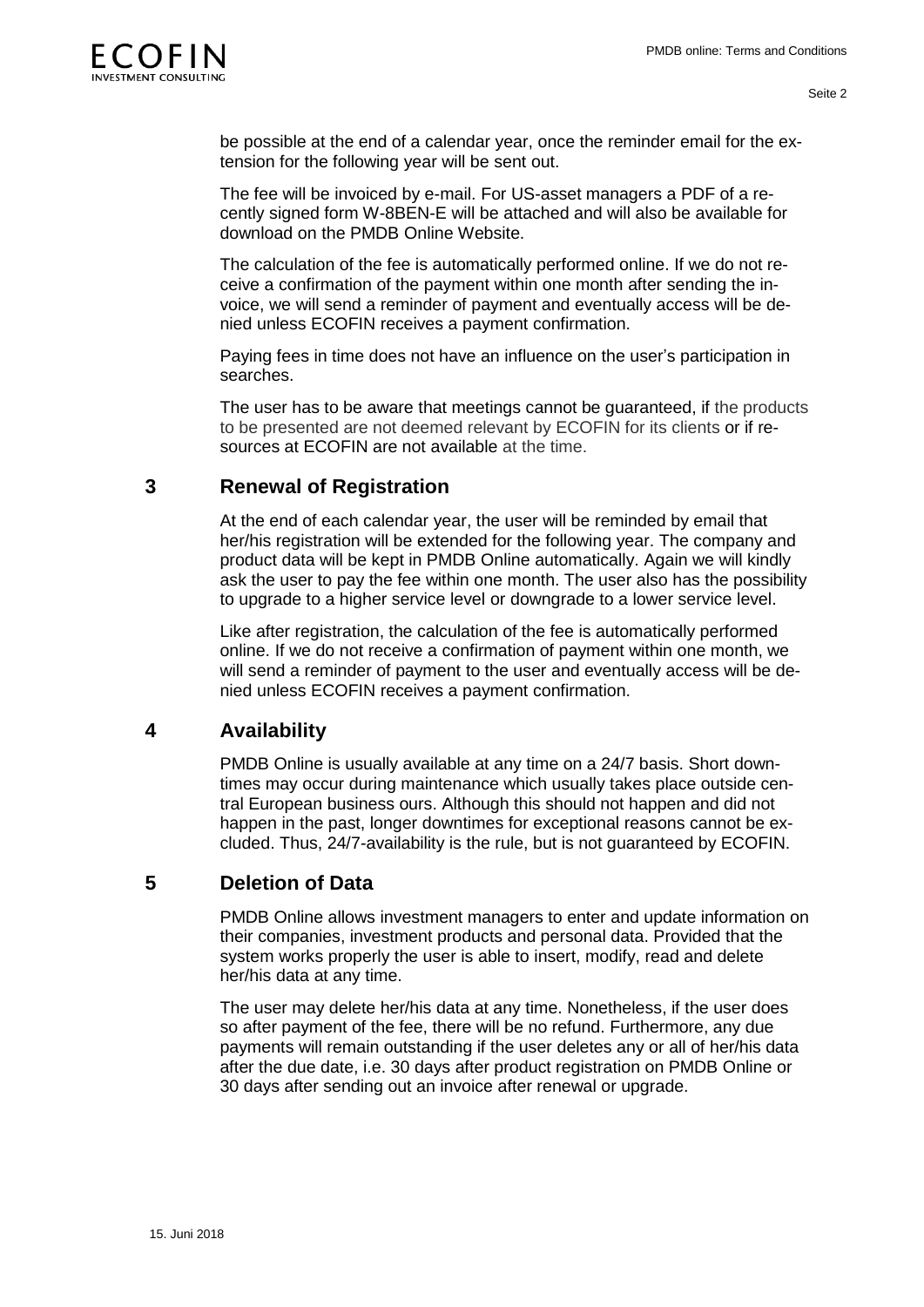

## **6 Use of Data and Data Protection**

<span id="page-4-0"></span>PMDB Online stores mainly company and product data to be used in manager searches. However, the necessary contact information also covers a minimal amount of personal data. In addition, we use the users IP address to help diagnose problems with our server, and to administer our website. The users IP-address is also used to gather broad demographic information. For the time being we do not use any cookies. The only use of the data is to create our shortlists on behalf of our clients, i.e. institutional investors such as pension plans. Otherwise all information we acquire through PMDB Online will be kept strictly confidential.

If the user participates in a manager search, she/he may be willing to provide more contact information and this may also find its way into the personal Outlook files of the employees of ECOFIN involved in the search. Personal data will only consist of name, phone number(s), e-mail addresses and may be the company address, where the employee is physically located. Usually this does not involve any private information. This information may also be conveyed to clients during manager searches.

During the business relationship the e-mail traffic will be stored and the dates and times of other communications will also be stored automatically by the communication systems in use at ECOFIN.

If the user deletes data on PMDB Online, this means it is not visible to ECO-FIN's employees any more. However, it still appears on back-ups and audit trails. ECOFIN is subject to the legal requirement of keeping data for at least ten years after the business relationship has ended. Usually, ECOFIN keeps back-ups even longer, though these back-ups are stored in a remote location and will only be retrieved for legal proceedings. The same holds true if the user's employees ask ECOFIN to delete their personal data.

<span id="page-4-1"></span>By applying for PMDB Online membership the user agrees to the treatment of data described above.

### **7 Security**

The PMDB Online website has security measures in place to protect the loss, misuse and alteration of the information under our control. Our servers are monitored continuously and are protected by strict security controls. Notwithstanding the above, the use of the Internet for transmitting data between the user and us is solely at the users own risk and is subject to applicable national and international laws and regulations. While ECOFIN has endeavored to create a secure and reliable site, the user should be aware that the confidentiality of any communication or material transmitted to/from the PMDB Online website via Internet cannot be guaranteed.

### **8 Liability**

<span id="page-4-2"></span>PMDB Online is provided as a tool to simplify taking part in a manager search for investment managers. It is in the sole responsibility of the user to ensure